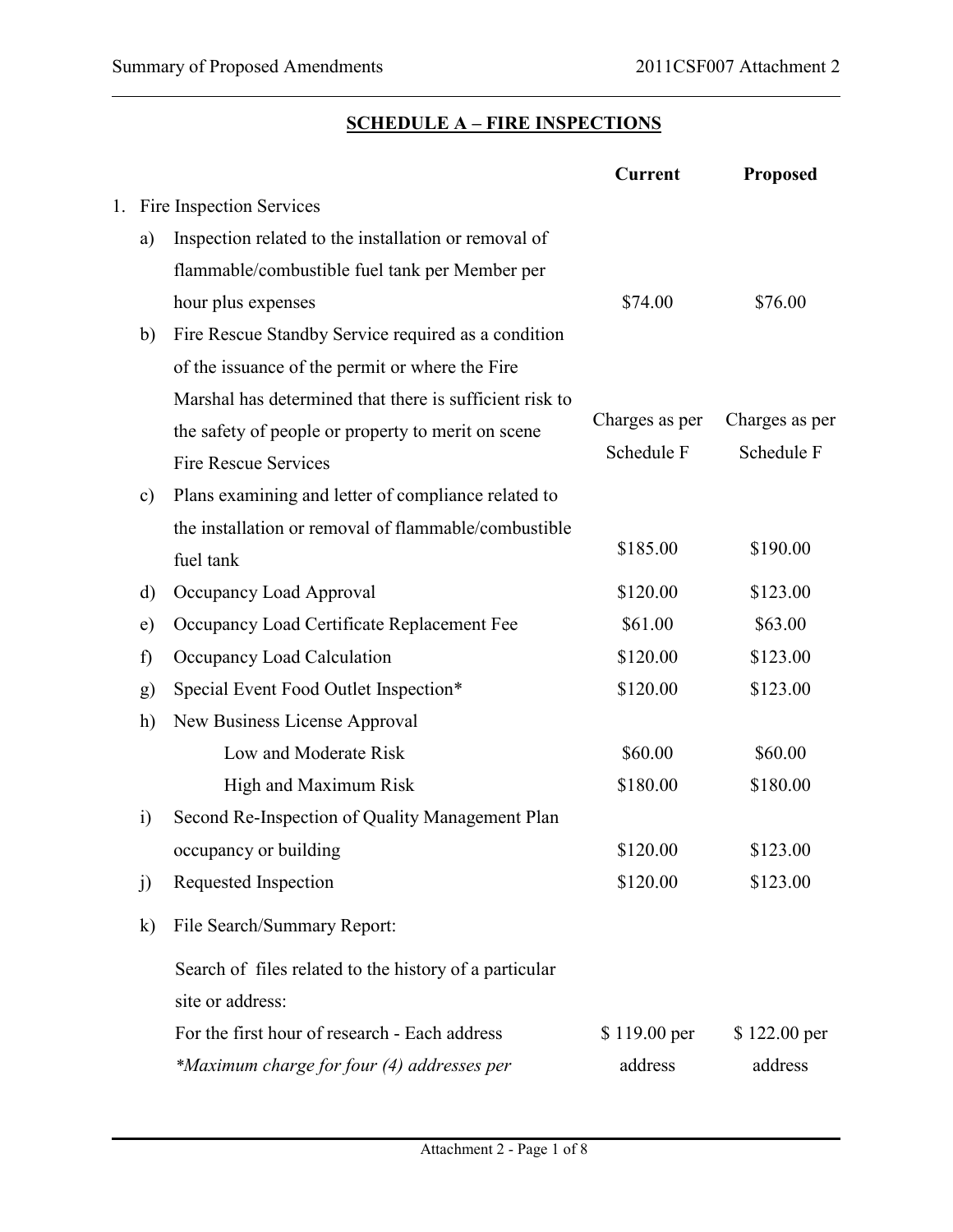*building or building complex Non-Profit food outlets and/or those food outlets operating at a registered not for profit festivals or events will be exempt from the Special Event Food Outlet Inspection fee. In addition inspection fees will be waived for Special Event Food Outlet Inspections at festival or events at the written request of the Civic Events Office*.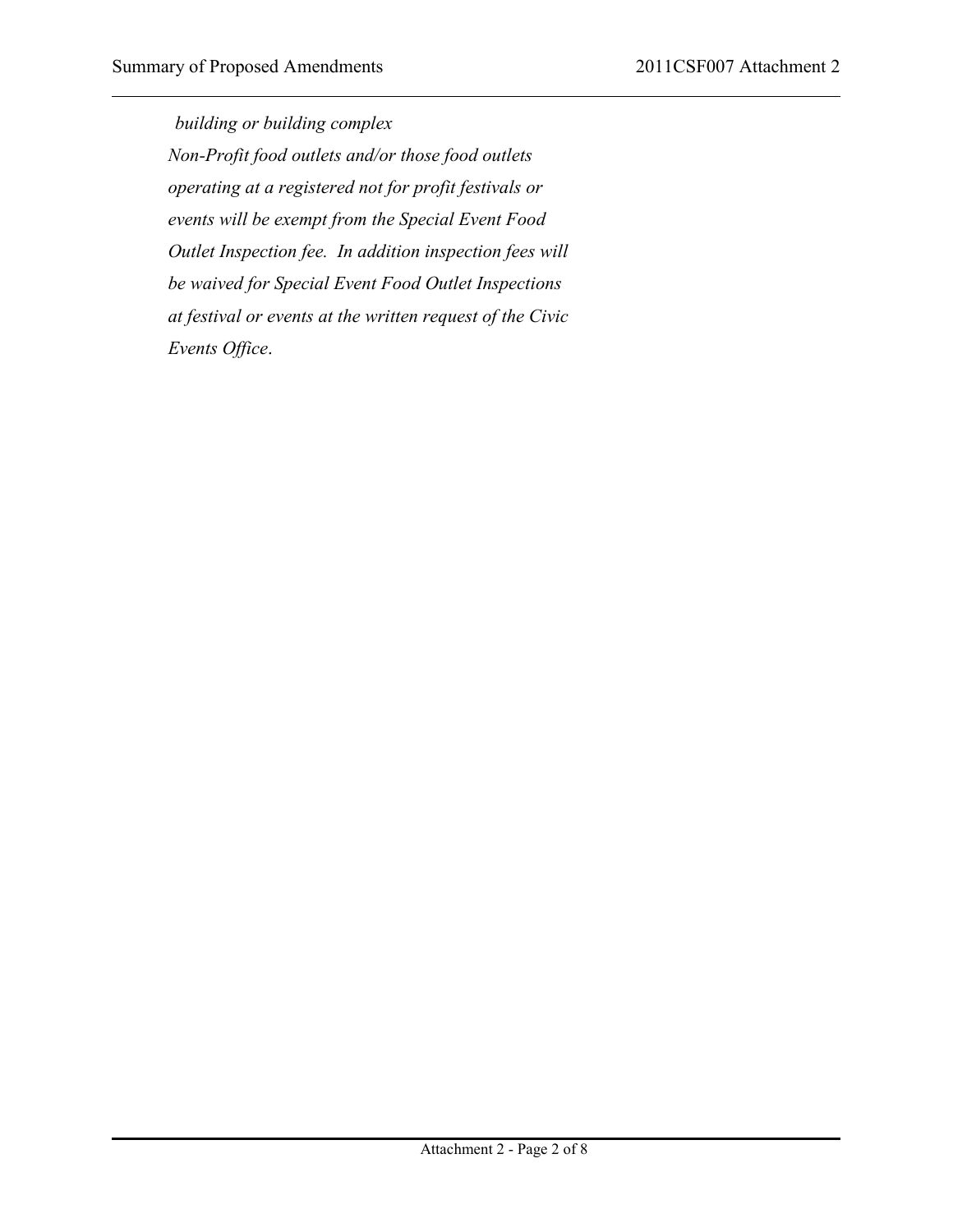# **SCHEDULE B – PERMITS**

|    |                                                          | <b>Current</b> | <b>Proposed</b> |
|----|----------------------------------------------------------|----------------|-----------------|
| 1. | <b>Transportation of Dangerous Goods Permit</b>          |                |                 |
|    | per permit, per vehicle, up to one year                  | \$74.00        | \$76.00         |
|    | 2. Permits related to fireworks and pyrotechnic devices: |                |                 |
|    | Permit for the sale of fireworks and pyrotechnic<br>a)   |                |                 |
|    | devices:                                                 |                |                 |
|    | per permit, up to one year;                              | \$74.00        | \$76.00         |
|    | b) Permit for high hazard display of fireworks:          |                |                 |
|    | per permit, per event;                                   | \$148.00       | \$152.00        |
|    | Permit for the use of pyrotechnic devices:<br>C)         |                |                 |
|    | per permit, per event;                                   | \$74.00        | \$76.00         |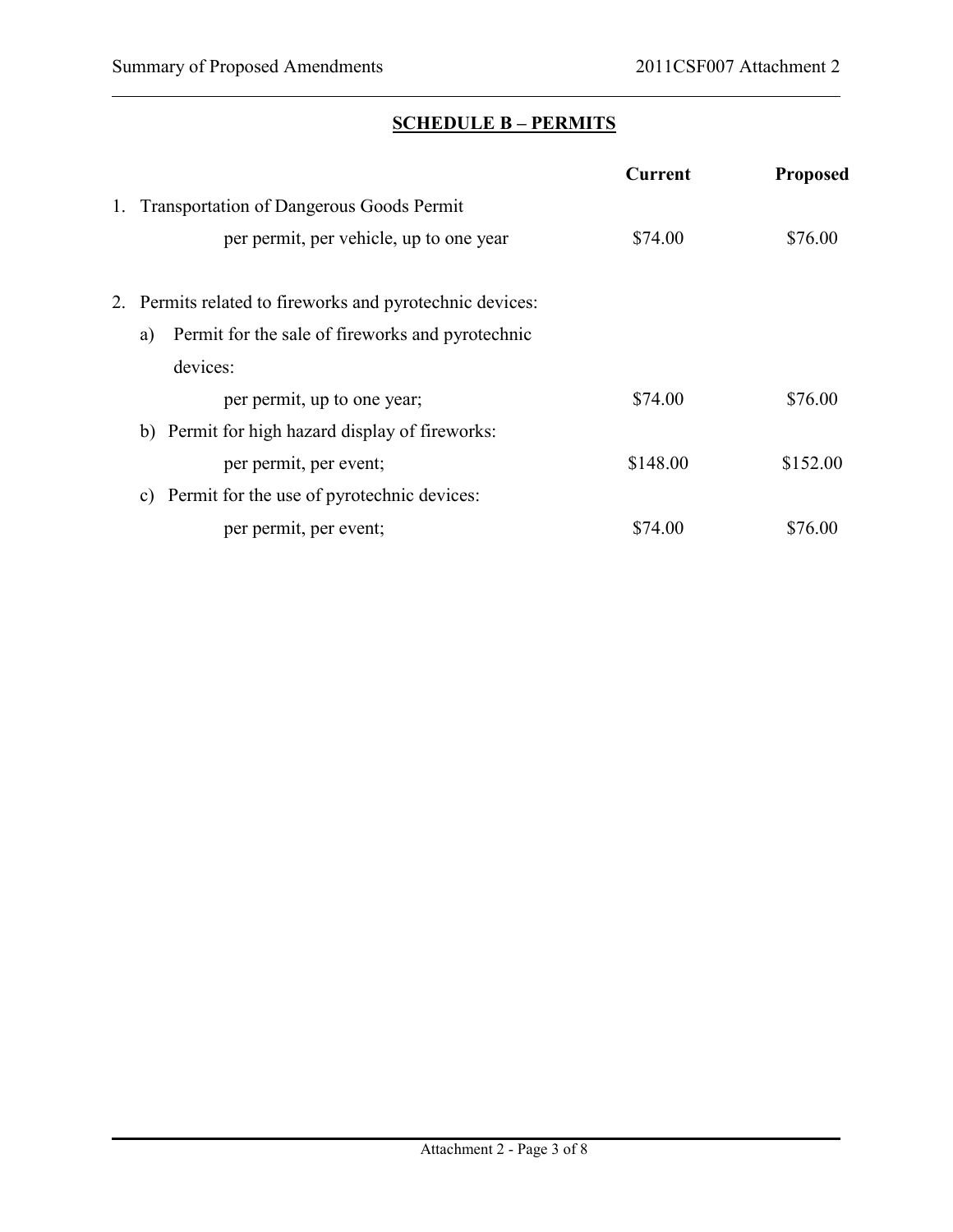### **SCHEDULE C – FIRE RESCUE FEES**

|    |                 |                                                        | <b>Current</b> | <b>Proposed</b> |
|----|-----------------|--------------------------------------------------------|----------------|-----------------|
| 1. |                 | Dangerous Goods Incident                               |                |                 |
|    |                 | Dangerous Goods Response that is not a Motor           |                |                 |
|    |                 | Vehicle Incident Response                              |                |                 |
|    | $\ddot{1}$      | If the Response is handled and completed by            |                |                 |
|    |                 | one single pumper Apparatus                            | \$243.00       | \$250.00        |
|    | $\overline{11}$ | Major Dangerous Goods Response                         | Charges as per | Charges as per  |
|    |                 |                                                        | Schedule F     | Schedule F      |
| 2. |                 | Fire Rescue Response to False Alarms:                  |                |                 |
|    | a)              | For the first response related to malfunctioning Fire  |                |                 |
|    |                 | Safety Installations or other safety monitoring        |                |                 |
|    |                 | devices, at the same premises responded to during      |                |                 |
|    |                 | each calendar year.                                    | No Charge      | No Charge       |
|    | b)              | second $(2nd)$ response to a False Alarm               | \$74.00        | \$76.00         |
|    | $\mathbf{c})$   | third $(3rd)$ response to a False Alarm                | \$370.00       | \$380.00        |
|    | $\mathbf{d}$    | fourth $(4th)$ and each subsequent response to a False |                |                 |
|    |                 | Alarm                                                  | \$738.00       | \$758.00        |
| 3. |                 | Security Alarms routed to Fire Rescue Services         | \$738.00       | \$758.00        |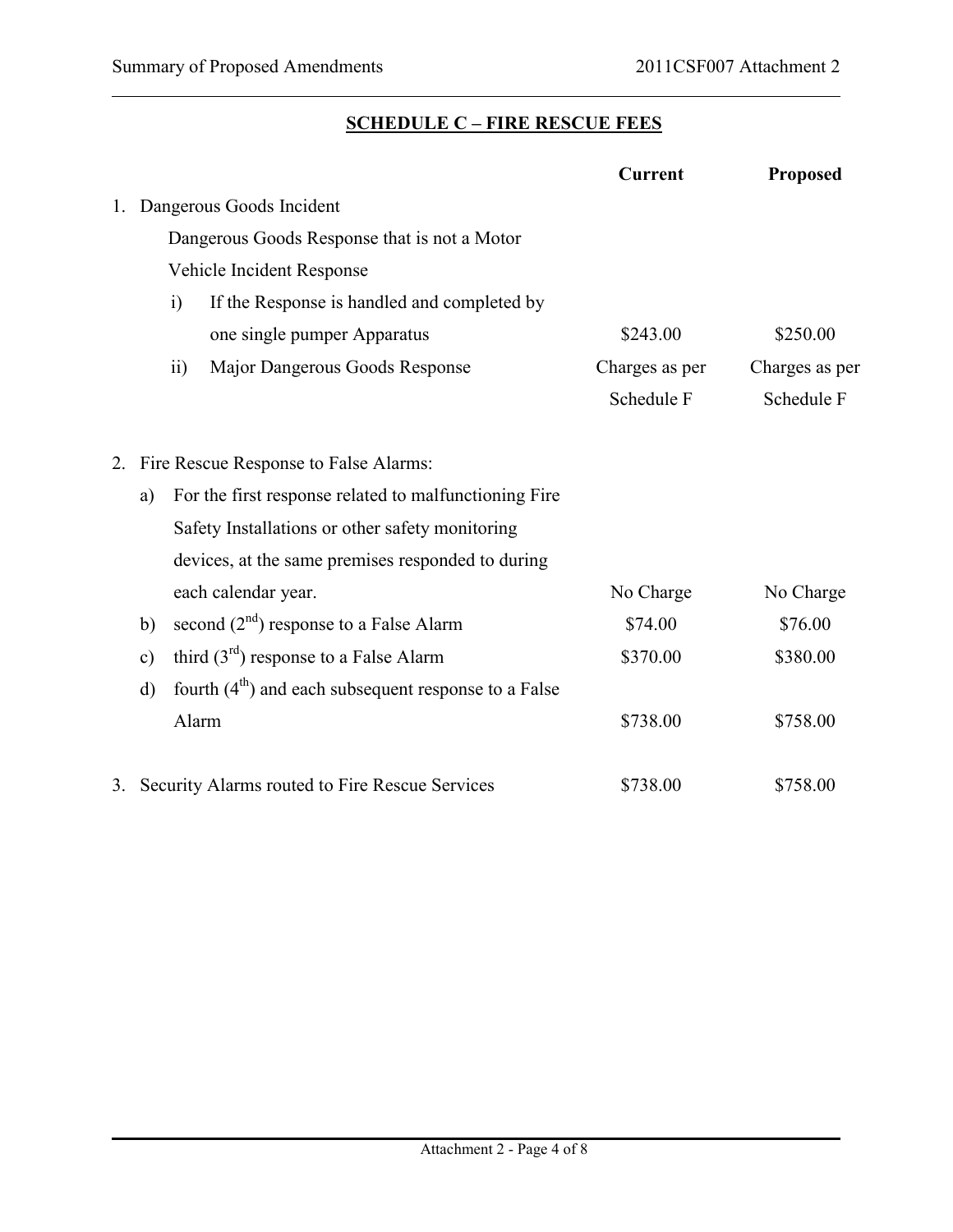### **SCHEDULE D – EMERGENCY MEDICAL SERVICES**

|    |                                                                    | <b>Current</b> | <b>Repealed</b> |  |  |  |  |
|----|--------------------------------------------------------------------|----------------|-----------------|--|--|--|--|
| 1. | Ambulance response, conveyance, per patient:                       |                |                 |  |  |  |  |
|    | a) per Resident patient;                                           | \$395.00       |                 |  |  |  |  |
|    | b) per non-Resident patient;                                       | \$548.00       |                 |  |  |  |  |
|    | Plus (i) and (ii), if applicable<br>$\mathbf{c})$                  |                |                 |  |  |  |  |
|    | Plus hospital wait times per each $\frac{1}{4}$ hour<br>$\ddot{1}$ | \$41.00        |                 |  |  |  |  |
|    | Plus charges per kilometer where transport<br>$\overline{11}$      |                |                 |  |  |  |  |
|    | outside corporate limit                                            | \$3.91         |                 |  |  |  |  |
| 2. | Emergency medical services response, no conveyance                 |                |                 |  |  |  |  |
|    | a) per Resident patient;                                           | \$254.00       |                 |  |  |  |  |
|    | b) per non-Resident patient;                                       | \$371.00       |                 |  |  |  |  |
|    | Plus: charges per kilometre where transport outside                |                |                 |  |  |  |  |
|    | corporate limit                                                    | \$3.91         |                 |  |  |  |  |
| 3. | One ambulance for standby service with two attendants:             |                |                 |  |  |  |  |
|    | 3 hour minimum charge;<br>a)                                       | \$497.00       |                 |  |  |  |  |
|    | b) Plus: each additional $\frac{1}{4}$ hour or portion thereof;    | \$41.00        |                 |  |  |  |  |
|    | 4. Member(s) without ambulance for standby service:                |                |                 |  |  |  |  |
|    | a) per Member, 3 hour minimum charge;                              | \$206.00       |                 |  |  |  |  |
|    | b) Plus: each additional $\frac{1}{4}$ hour or portion thereof;    | \$18.00        |                 |  |  |  |  |
|    | 5. Inter-Hospital Transfer Response, per conveyance                |                |                 |  |  |  |  |
|    | per patient<br>a)                                                  | \$595.00       |                 |  |  |  |  |
|    | Plus (i) and (ii), if applicable<br>b)                             |                |                 |  |  |  |  |
|    | Plus: Wait times per each 1/4 hour<br>$\ddot{1}$                   | \$41.00        |                 |  |  |  |  |
|    | Plus: Where transport outside corporate limit<br>$\overline{ii}$   |                |                 |  |  |  |  |
|    | Charges per kilometre<br>A)                                        | \$3.91         |                 |  |  |  |  |
|    | Surcharge per each 1/4 hour<br>B)                                  | \$41.00        |                 |  |  |  |  |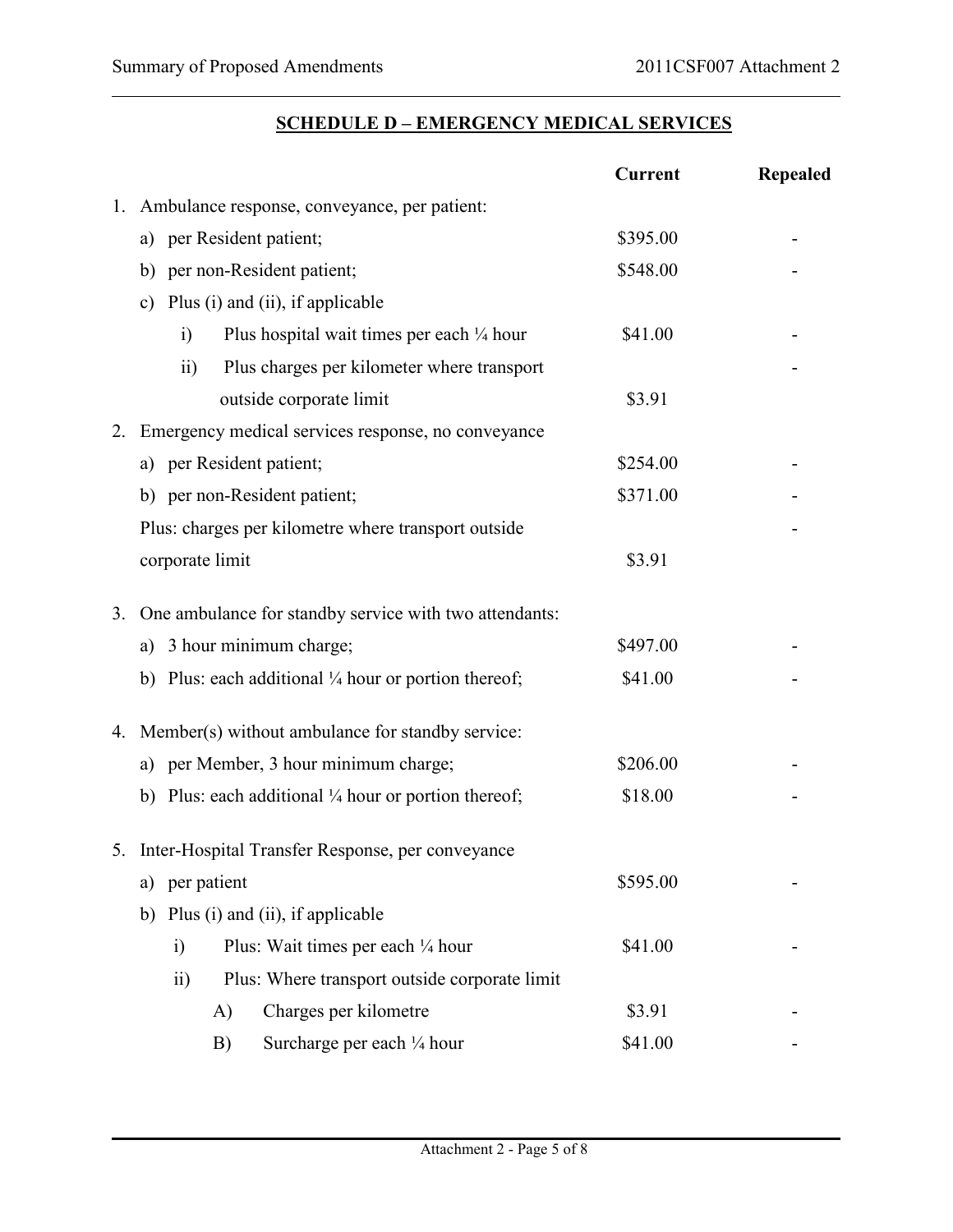# **SCHEDULE E – ADMINISTRATION**

|    |                                                     |                                                    |                  |                                                      | <b>Current</b> | <b>Proposed</b> |  |
|----|-----------------------------------------------------|----------------------------------------------------|------------------|------------------------------------------------------|----------------|-----------------|--|
| 1. |                                                     | Request for the Administrative Service of a Member |                  |                                                      |                |                 |  |
|    |                                                     |                                                    |                  | (including Witness Interviews)                       |                |                 |  |
|    | a)                                                  |                                                    |                  | per Member, per hour or portion thereof plus         |                |                 |  |
|    |                                                     |                                                    |                  | expenses (2 hour minimum charge)                     | \$147.00       | \$151.00        |  |
|    | b)                                                  |                                                    |                  | Plus: thereafter, per Member, per thirty minutes or  |                |                 |  |
|    |                                                     |                                                    | portion thereof; |                                                      | \$45.00        | \$46.00         |  |
|    | $\mathbf{c})$                                       | Plus: actual expenses incurred                     |                  |                                                      |                |                 |  |
| 2. | Reports                                             |                                                    |                  |                                                      |                |                 |  |
|    | a)                                                  |                                                    |                  | Requested copies of Fire Rescue Run Reports,         |                |                 |  |
|    | Dangerous Goods Reports, or Fire Investigation      |                                                    |                  |                                                      |                |                 |  |
|    |                                                     |                                                    |                  | Reports, or Patient Care Reports, related to a       |                |                 |  |
|    | specific Incident, including letters of summary and |                                                    |                  |                                                      |                |                 |  |
|    |                                                     |                                                    |                  | all services associated with providing the requested |                |                 |  |
|    |                                                     |                                                    | information:     |                                                      |                |                 |  |
|    |                                                     | i)                                                 |                  | per report, up to two hours research and             |                |                 |  |
|    |                                                     | preparation;                                       |                  | \$73.00                                              | \$75.00        |                 |  |
|    |                                                     | $\overline{11}$                                    |                  | Plus: thereafter, per thirty minutes or portion      |                |                 |  |
|    | thereof;                                            |                                                    |                  |                                                      | \$39.00        | \$40.00         |  |
|    | b) Duplication of photographs:                      |                                                    |                  |                                                      |                |                 |  |
|    |                                                     | Hardcopy Photograph<br>$\ddot{1}$                  |                  |                                                      |                |                 |  |
|    |                                                     |                                                    | A)               | up to 5 photographs;                                 | \$42.00        | \$43.00         |  |
|    |                                                     |                                                    | B)               | each additional photograph;                          | \$9.00         | \$9.00          |  |
|    |                                                     | $\overline{ii}$                                    |                  | Digital Photographs                                  |                |                 |  |
|    |                                                     |                                                    | A)               | Up to 20 digital photographs                         | \$53.00        | \$55.00         |  |
|    |                                                     |                                                    | B)               | Each additional digital photograph                   | \$4.00         | \$4.00          |  |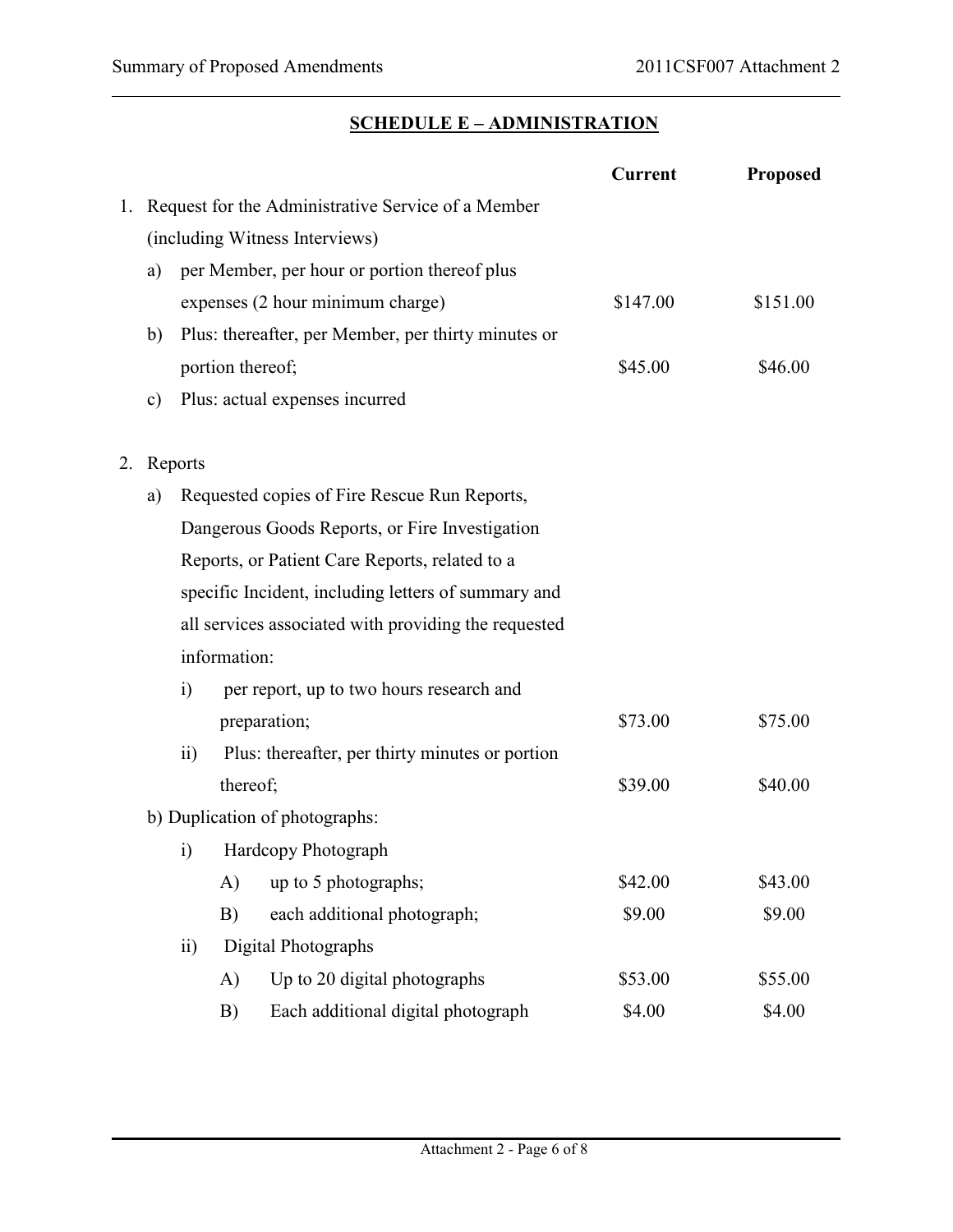#### **SCHEDULE F – COST RECOVERY**

|    |                                                              | <b>Current</b> | <b>Proposed</b> |
|----|--------------------------------------------------------------|----------------|-----------------|
| 1. | Pumpers, Pump tankers, rescue trucks, aerial trucks, jet     |                |                 |
|    | boat, ambulance bus:                                         |                |                 |
|    | per Apparatus, per half hour or portion thereof              | \$369.00       | \$379.00        |
| 2. | Chiefs' vans/cars, salvage truck, hose tender, fan truck,    |                |                 |
|    | water cannon, mobile command, bus, medical support units,    |                |                 |
|    | Metzler boat, Zodiac, 4 x 4 mobile pumps, and any other      |                |                 |
|    | unspecified Apparatus:                                       |                |                 |
|    | per Apparatus, per half hour or portion thereof,             | \$187.00       | \$192.00        |
| 3. | Dangerous Goods Apparatus:                                   |                |                 |
|    | per Apparatus, for the first thirty minutes or portion<br>a) |                |                 |
|    | thereof, plus expenses, and a 15% handling charge for        |                |                 |
|    | all materials and supplies                                   | \$554.00       | \$569.00        |
|    | per Apparatus, for each subsequent thirty minutes or<br>b)   |                |                 |
|    | portion thereof, plus expenses, and a 15% handling           |                |                 |
|    | charge for all materials and supplies                        | \$369.00       | \$379.00        |
| 4. | Costs related to overtime:                                   |                |                 |
|    | per Member, per half hour or portion thereof,                | \$59.00        | \$61.00         |
|    | 5. Costs related to Emergency Medical Services Fees          | Charges as per | Repealed        |
|    |                                                              | Schedule D     |                 |
| 6. | Costs related to dispatch, monitoring and response           |                |                 |
|    | management:                                                  |                |                 |
|    | per Member, per half hour or portion thereof,                | \$39.00        | \$40.00         |